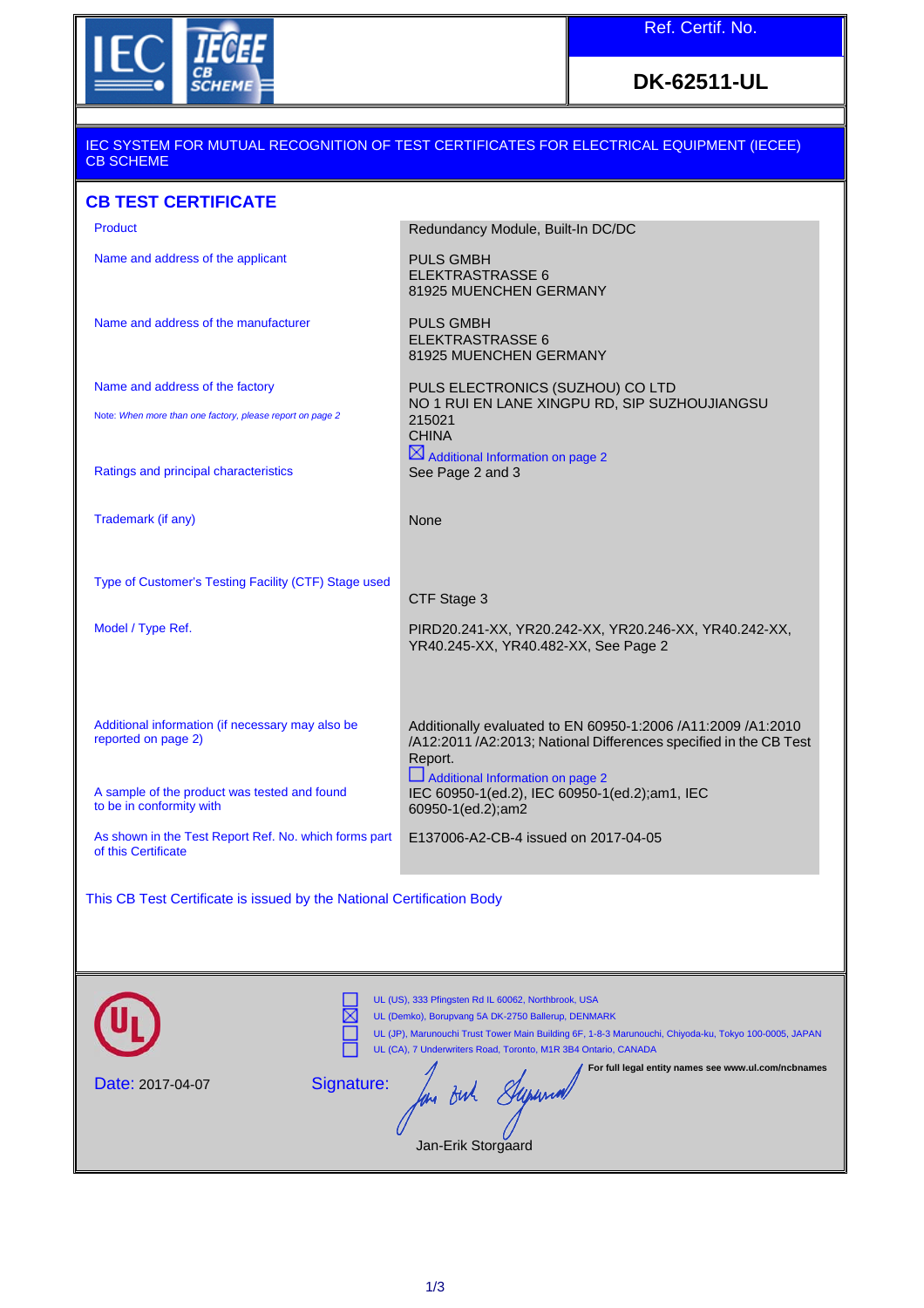Ref. Certif. No.



**DK-62511-UL**

Model Details: MLY10.241, SS832 SLR02 may be followed by .5XX, MLY02 may be followed by .1XX or .5XX MLR02 may be followed by .1XX or .5XX, YR2.DIODE-XX, YRM2.DIODE-XX, YR40.241-XX, YR80.241-XX, YR40.242-XX, YR40.245-XX, YR40.482-XX, YR80.242-XX. YR20.242-XX, YR20.246-XX, PIRD20.241-XX "XX" is optional and can be any character or number, or blank, not safety relevant. Factories: PULS INVESTICNI S R O PRAZSKA 5639 430 01 CHOMUTOV CZECH REPUBLIC Ratings: SLR02: Input 1+2: DC 24-28V; 30A continuous, 35A up to 5s. Output: Vout = Input - 0.5V; 30A continuous, 35A up to 5s (below +60°C); 22.5A continuous, 35A up to 5s (at +70°C); . MLY02 and MLR02: Input 1+2: DC 12-48V; 5A continuous, 7.5A up to 5s. Output: Input - 0.9V; 10A continuous, 15A up to 5s (below +60°C); 7.5A continuous, 15A up to 5s (at +70°C). MLY10.241: Input 1: DC 12-48V (+/-25%); 0-5A. Input 2: DC 12-48V (+/-25%); 0-5A. Output: Input - 0.9V; 0-10A. YR2.DIODE: Input 1: DC 12-48V(+/-25%); 0...10A. Input 2: DC 12-48V(+/-25%); 0...10A. Output: Input - 0,9V; 0...20A. YRM2.DIODE: Input 1: DC 24-48V(+/-25%); 0...10A. Input 2: DC 24-48V(+/-25%); 0...10A. Output: Input - 0,9V; 0...20A. YR40.241: Input 1: DC12-28V(+/-30%); 0-20A continuous; 20-32.5A for 5 seconds; Input 2: DC12-28V(+/-30%); 0-20A continuous; 20-32.5A for 5 seconds; Output: Input - 0.1V; 0-40A continuous; 40-65A for 5 seconds. YR80.241: Input 1: DC 12-28V(+/-30%); 0-40A continuous; 40-65A for 5 seconds; Input 2: DC 12-28V(+/-30%); 0-40A continuous; 40-65A for 5 seconds; Output: Input - 0.1V; 0-80A continuous; 80-130A for 5 seconds. YR40.242: Input1: DC 12-28V(+/-30%); 0-20A continuous; 20-32 A for 5 seconds. Input2: DC 12-28V(+/-30%); 0-20A continuous; 20-32 A for 5 seconds. output1: Input - 0.1V; max. 40A cont, 40-65A for 5 seconds, 26A inshort-circuit mode. YR40.245<sup>.</sup> Input1: DC 12-28V(+/-30%); 0-40A continuous; 40-65 A for 5 seconds. output1: Input - 0.1V; max. 40A cont, 40-65A for 5 seconds, 22A inshort-circuit mode. YR40.482: Input1: DC 24-56V(+/-15%); 0-20A Input2: DC 24-56V(+/-15%); 0-20A output1: Input - 0.1V; max. 40A cont, 40-65A for 5 seconds,45A inshort-circuit mode. **Additional information (if necessary)** UL (US), 333 Pfingsten Rd IL 60062, Northbrook, USA UL (Demko), Borupvang 5A DK-2750 Ballerup, DENMARK UL (JP), Marunouchi Trust Tower Main Building 6F, 1-8-3 Marunouchi, Chiyoda-ku, Tokyo 100-0005, JAPAN UL (CA), 7 Underwriters Road, Toronto, M1R 3B4 Ontario, CANADA **For full legal entity names see www.ul.com/ncbnames** Jan Buh Supermal Date: 2017-04-07Signature: Jan-Erik Storgaard